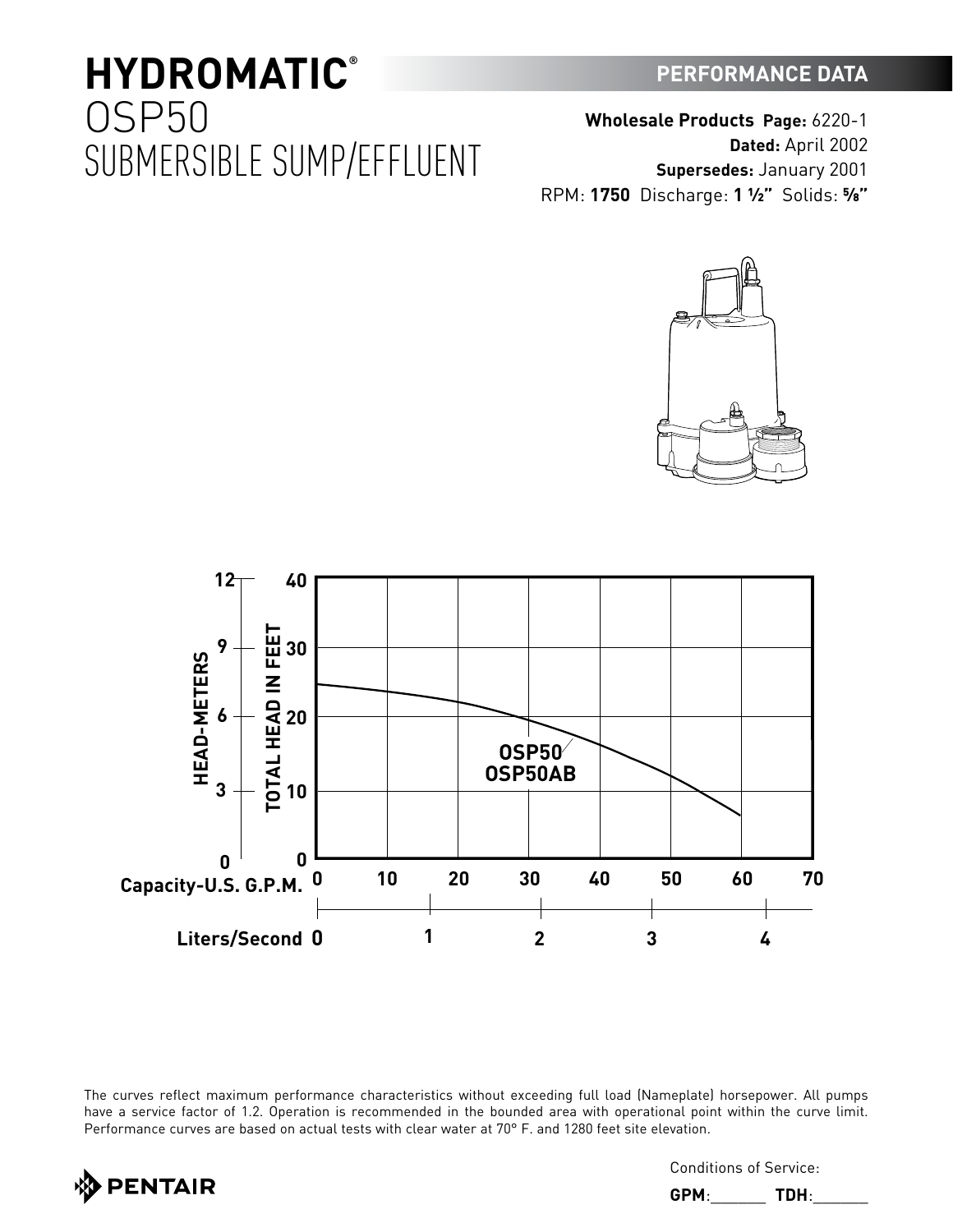# **HYDROMATIC®** OSP50 SUBMERSIBLE SUMP/EFFLUENT

**Wholesale Products Page:** 6220-2 **Dated:** April 2002 **Supersedes:** January 2001



All dimensions in inches. Metric for international use. Component dimensions may vary ± 1/8 inch. Dimensional data not for construction purpose unless certified. Dimensions and weights are approximate. On/Off level adjustable. We reserve the right to make revisions to our product (s) and the product (s) specifications without notice.

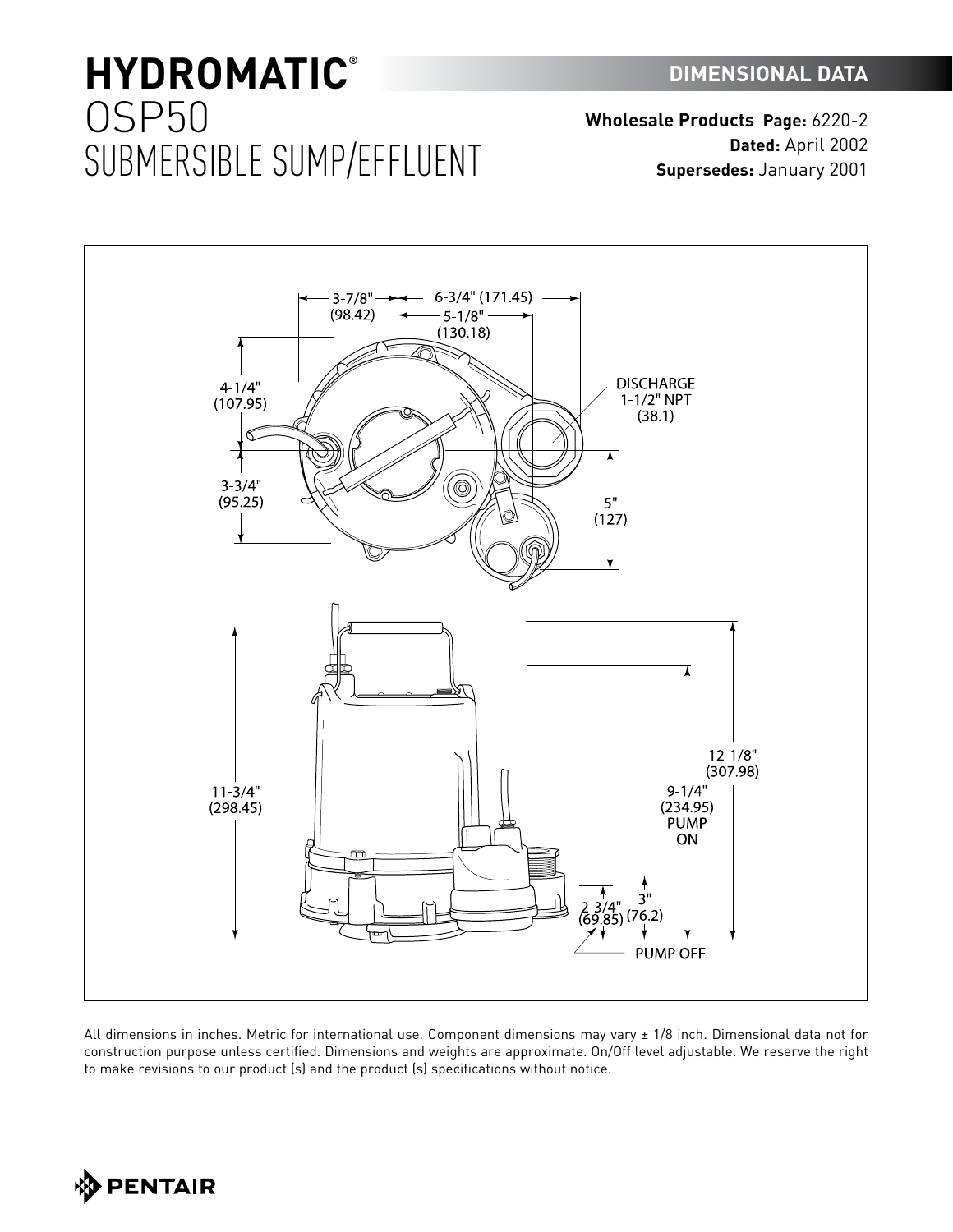# **HYDROMATIC ELECTRICAL DATA ®** OSP50 SUBMERSIBLE SUMP/EFFLUENT

**Wholesale Products Page:** 6220-3 **Dated:** July 2008 **Supersedes:** October 2002

### **MODEL: OSP50**

| R.P.M.                          | 1750                                         |
|---------------------------------|----------------------------------------------|
| MOTOR TYPE                      | OIL FILLED WITH AUTOMATIC RESET, SPLIT PHASE |
| <b>GENERAL INSULATION CLASS</b> | д                                            |
| MOTOR PROTECTION                | AUTOMATIC RESET / THERMAL OVERLOAD           |

| НP                     | <b>VOLTAGE</b> | <b>PHASE</b> | <b>NEC CODE</b>          | <b>SERVICE FACTOR</b> | <b>FULL LOAD AMPS</b> |
|------------------------|----------------|--------------|--------------------------|-----------------------|-----------------------|
| $\sqrt{2}$<br><u>_</u> | 15             |              | $\overline{\phantom{0}}$ |                       | ㅇ ᄃ<br>ں. ا           |
|                        | 230            |              |                          |                       | БΩ<br>J.Z             |



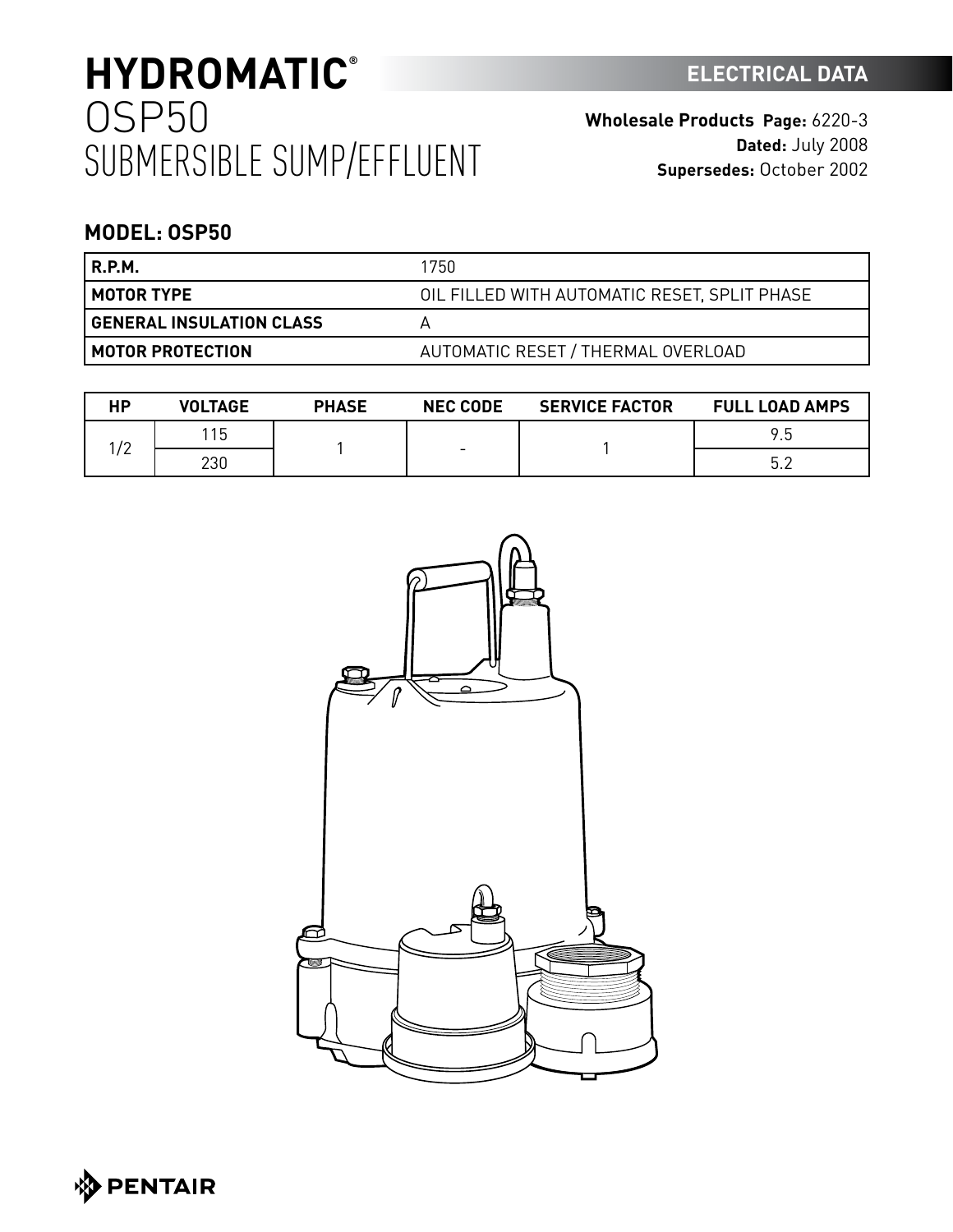# **HYDROMATIC TECHNICAL DATA ®** OSP50 SUBMERSIBLE SUMP/EFFLUENT

**Wholesale Products Page:** 6220-4 **Dated:** April 2002 **Supersedes:** January 2001

## **MODEL: OSP50**

### **Physical Data**

| <b>DISCHARGE SIZE</b> | $1\frac{1}{2}$ " NPT                                                                |
|-----------------------|-------------------------------------------------------------------------------------|
| SOLIDS SIZE           | $^{5}/_{8}$ "                                                                       |
| <b>IMPELLER TYPE</b>  | <b>OPEN VANE</b>                                                                    |
| CABLE LENGTH          | 10' STANDARD<br>20' OPTIONAL                                                        |
| <b>PAINT</b>          | PAINTED AFTER ASSEMBLY, DARK GREEN, WATER REDUCIBLE ENAMEL,<br>ONE COAT, AIR DRIED. |

### **Temperature**

| MAXIMUM LIQUID  | $140^{\circ}$ F          |
|-----------------|--------------------------|
| MAXIMUM STATOR  | $\overline{\phantom{0}}$ |
| OIL FLASH POINT | $\overline{\phantom{0}}$ |

### **Technical Data**

| POWER CORD TYPE                                |                 | <b>SJTW</b>                                      |
|------------------------------------------------|-----------------|--------------------------------------------------|
| 56<br>C)<br>TSU<br><b>MATERIAL</b><br>CONSTRUC | MOTOR HOUSING   | <b>CAST IRON</b>                                 |
|                                                | CASING          | <b>CAST IRON</b>                                 |
|                                                | <b>IMPELLER</b> | NAVAL BRONZE (OPEN VANE), THERMOPLASTIC (VORTEX) |
|                                                | MOTOR SHAFT     | <b>STEEL</b>                                     |
|                                                | HARDWARE        | STAINLESS STEEL                                  |
|                                                | "O" RINGS       | <b>BUNA-N</b>                                    |
| MECHANICAL SEALS                               |                 |                                                  |
|                                                | Standard:       | CARBON / CERAMIC                                 |
| <b>UPPER BEARING</b>                           |                 | SINGLE ROW-BALL                                  |
| LOWER BEARING                                  |                 | SINGLE ROW-BALL                                  |

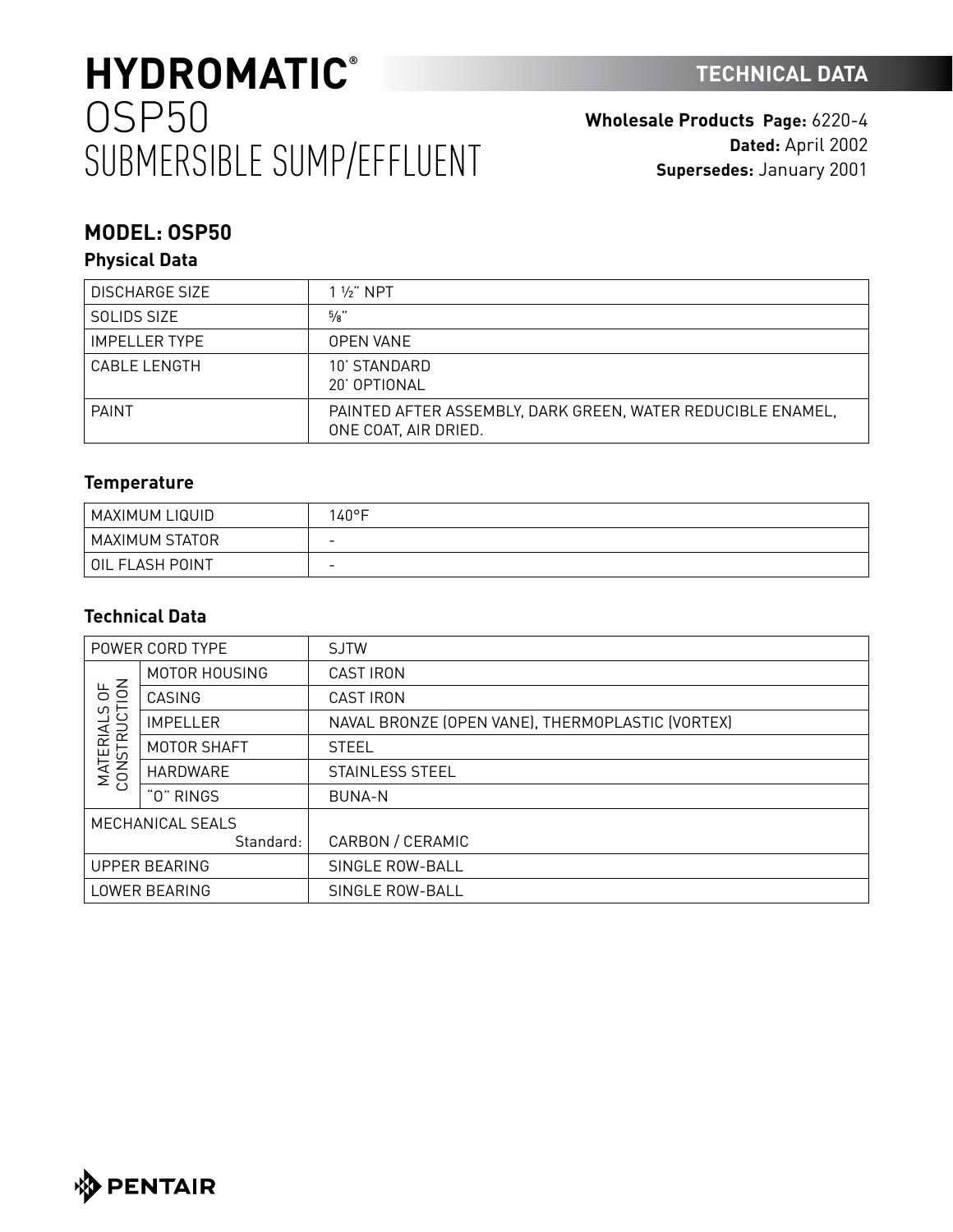# **HYDROMATIC SPECIFICATION DATA ®** OSP50 SUBMERSIBLE SUMP/EFFLUENT

**Wholesale Products Page:** 6220-5 **Dated:** April 2002 **Supersedes:** January 2001

### **MODEL: OSP50**

#### 1.01 **GENERAL**

Contractor shall furnish all labor, materials, equipment and incidentals required to provide \_\_\_\_\_\_\_\_\_\_ (Qty.) submersible centrifugal sump/effluent pump(s) as specified herein. The pump model covered in this specification is the OSP50. The pump furnished for this application shall be MODEL as as manufactured by Hydromatic Pumps.

#### 2.01 **DESIGN CONDITIONS**

Each pump shall be rated \_\_\_\_\_\_\_\_\_\_H.P., \_\_\_\_\_\_\_\_\_ volts, \_\_\_\_\_\_\_\_\_\_ phase, \_\_\_\_\_\_\_\_\_ hertz and operate at RPM.

### 3.01 **OPERATING CONDITIONS**

The pump shall deliver \_\_\_\_\_\_\_\_\_\_ U.S. GPM/LPS at feet/meters TDH, and handle a \_\_\_\_\_\_\_\_\_ inch solid. The curve submitted for approval shall state, in addition to head and capacity performance, solid handling capability, amp rating, and design impeller diameter.

#### 4.01 **CONSTRUCTION**

Each pump shall be of the sealed submersible type, incorporating features normally found in pumps furnished for the residential market.

These features include:

1. The pump volute, motor, and seal housing of the OSP50 shall be high quality gray cast iron, ASTM A-48, Class 30.

2. The pump inlet shall be open and clear, without screening to provide access for effluent and septic tank solids.

- 3. All external mating parts shall be machined and Buna N, O-Ring sealed.
- 4. All fasteners exposed to the pumped liquid shall be 300 series stainless steel.
- 5. All power cords shall be water resistant UL or CSA approved, with double insulation, and sized as a function of Amp. draw.

#### 5.01 **MOTOR AND SHAFT**

The stator, rotor and bearings shall be mounted in a sealed submersible type housing. Single phase motors shall be Split phase with centrifugal switch. Full Load and Locked Rotor Amps as well as Start and Run winding resistance shall be tabulated for each pump.

#### 6.01 **BEARINGS, SHAFT AND MECHANICAL SEAL**

An upper radial and lower thrust bearing shall be required. These shall be heavy duty single row ball bearings which are both permanently and continuously lubricated and cooled by the dielectric oil which fills the motor housing. The motor shaft shall be corrosion resistant steel and sealed from the pumped liquid with a carbon ceramic mechanical seal.